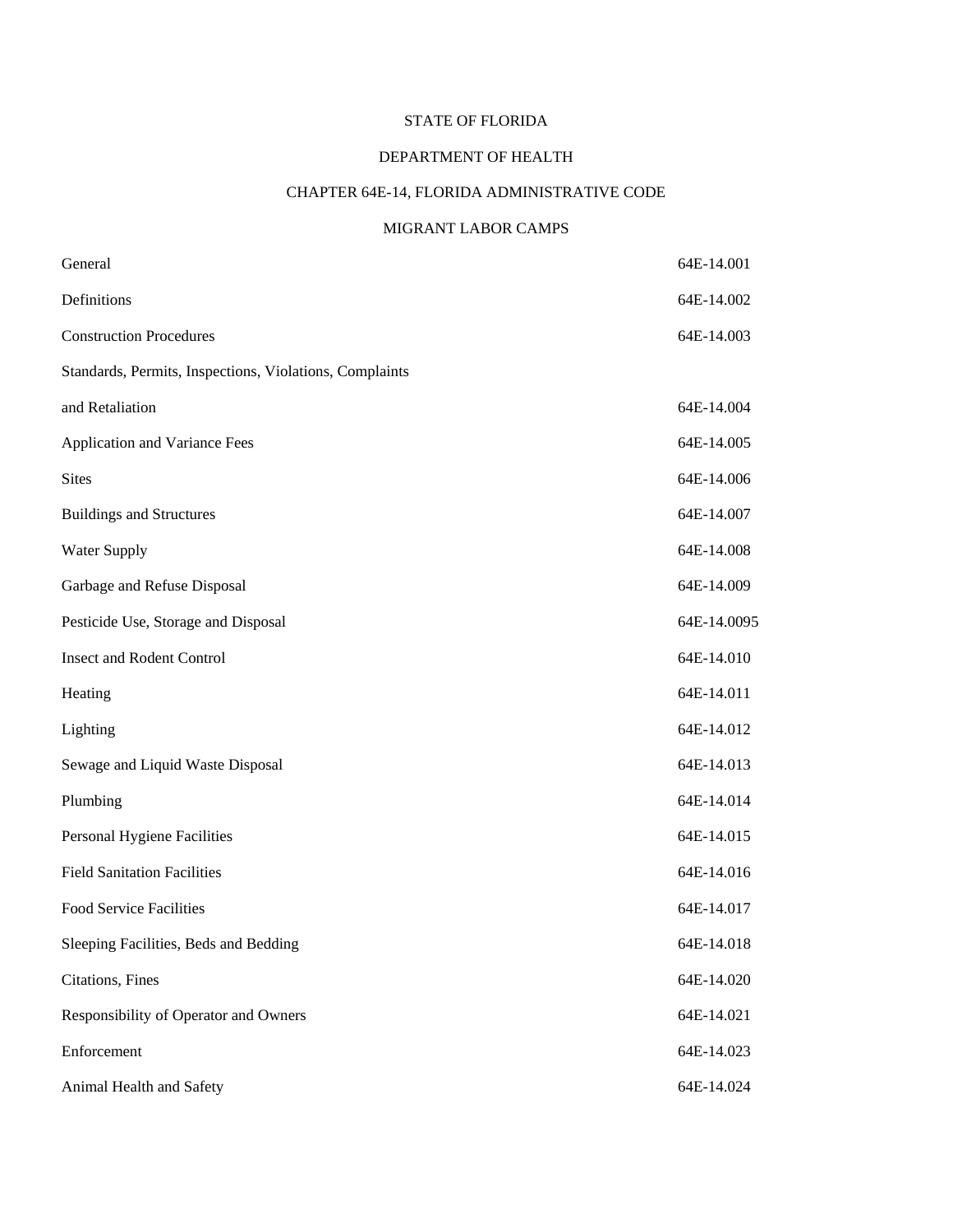## **64E-14.001 Migrant Farmworker Housing - General**

It is the intent of this chapter to prescribe minimum sanitation requirements to protect the health and safety of the persons residing in migrant labor housing and to reduce the number of migrant farmworkers exposed to unsanitary conditions both in migrant labor housing and in the workplace. These rules provide minimum sanitation and health standards relating to construction, operation, and maintenance of migrant labor camps and residential migrant housing. This rule is applicable to mobile homes, private residential rentals, rooming houses, barracks, and housing authority projects for farmworkers when these facilities constitute a migrant labor camp or residential migrant housing.

*Specific Authority 381.006(5), 381.0086 FS. Law Implemented 381.0081 FS. History–New 1-1-77, Amended 10-7-84, Formerly 10D-25.51, Amended 8-6-92, 11-17-94, Formerly 10D-25.051.* 

#### **64E-14.002 Definitions**

As used in this chapter, the following meanings shall apply:

(1) "Barracks" – A large building used for temporary occupancy and synonymous with the term dormitory.

(2) "Common areas" – That portion of a migrant labor camp or residential migrant housing not included within private living quarters and where migrant labor camp or residential migrant housing residents generally congregate.

(3) "Department" – For the purpose of this rule, the term "Department" has the same meaning as the definition that appears in Section 381.008(2), F.S.

(4) "Family" – Includes spouse, children, stepchildren, foster children, parents, stepparents, fosterparents, brothers and sisters.

(5) "Field" – A cultivated expanse of land, especially one devoted to a particular crop. For example, a farm producing, wheat, rice, corn, soybeans, barley, beans, rye, sorghum, cotton, tobacco, potatoes, sugar crops, hay, peanuts, mint, hops, tomatoes, strawberries, and other such crops.

(6) "Garbage disposal" – For the purpose of this rule, the term "Garbage disposal" has the same meaning as the definition that appears in Section 381.008(12), F.S.

(7) "Group toilets" – A room providing a suite of water closets or toilets and lavatories.

(8) "Hand-labor operations" – Agricultural activities or agricultural operations performed by hand or with hand tools. Hand labor operations also include activities or operations performed in conjunction with hand labor in the field. Examples of "hand labor operations" are the hand-cultivation, hand-weeding, hand-planting and hand-harvesting of vegetables, nuts, fruits, seedlings, or other crops, including mushrooms, plant (nursery) farms, sod farms, and the hand packing of produce into containers, whether done on the ground, on a moving machine or in a temporary packing shed located in the field. "Hand-labor" does not include such activities as logging operations, the care or feeding of livestock, or hand-labor operations in permanent structures (e.g., canning facilities or packing houses), or the operation of a machine, such as a picker or tractor.

(9) "Hand tools" – any hand-held implement used in agriculture by manual laborers to prepare and plant field crops for harvest.

(10) "Incident of employment" – Something that is contingent upon or related to being employed. For the purpose of this rule, this term shall also mean the same as condition of employment. Examples include housing provided by farm labor contractors or growers for the migrant and seasonal farmworkers they employ or that are employed by any other farm labor contractors.

(11) "Lighting" – For the purpose of this rule, the term "Lighting" has the same meaning as the definition that appears in Section 381.008(10), F.S.

(12) "Major Deficiency" – Non compliance of a standard or numerous violations of the standards of this chapter which solely or collectively cause an imminent threat to public health or cause a high risk of injury. Examples of major deficiencies are untreated sewage on the ground, unsafe or deteriorated housing, contaminated water supply, holes in floors extending completely through the original designed exterior, unsafe stairs and flooring posing a risk of persons falling, unsafe ceiling with risk of imminent collapse, ceiling or roof leaks, gas leaks, exposed or cross connection of electrical wires, boarded windows where the 10 percent window area requirement is not met, boarded doorways providing egress or ingress.

(13) "Migrant farmworker" – A person who is or has been employed in hand-labor operations in planting, cultivating, or harvesting agriculture crops within the last 12 months and who has changed residence for purposes of employment in agriculture within the last 12 months.

(14) "Migrant labor camp" – For the purpose of this rule, the term "Migrant labor camp" has the same meaning as the definition that appears in Section 381.008(5), F.S.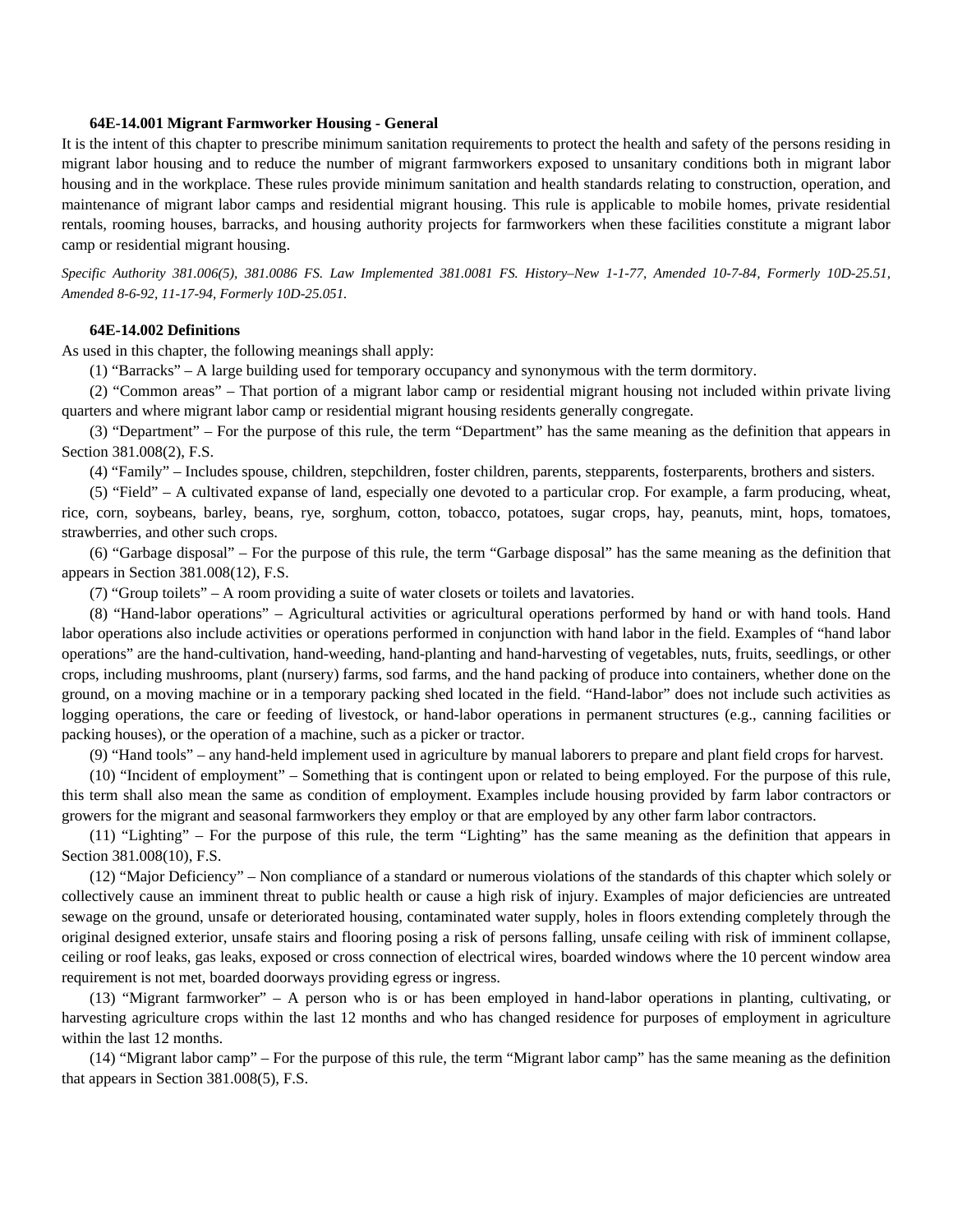(15) "Personal hygiene facilities" – For the purpose of this rule, the term "Personal hygiene facilities" has the same meaning as the definition that appears in Section 381.008(9), F.S.

(16) "Potable water" – Water which is satisfactory for drinking, food preparation, bathing, and meets drinking water standards of Rule 62-550, 62-555, 62-560, or 64E-8, F.A.C.

(17) "Private living quarters" – A building or portion of a building, dormitory or barracks, including its bathroom facilities, or a similar type of sleeping and bathroom area, which is a home, residence, or a sleeping place for a resident of a migrant labor camp or residential migrant housing.

(18) "Residential migrant housing" – For the purpose of this rule, the term "Residential migrant housing" has the same meaning as the definition that appears in Section 381.008(8), F.S.

(19) "Seasonal farmworker" – A person who, within the last 12 months, is or has been employed where a minimum of 50 percent of their time in that position involves hand-labor operations and who has not changed residence for the purpose of employment in agriculture. This term includes seasonal workers employed in alternative positions not related to hand-labor operations once the harvesting season has ended. For example, the term seasonal worker includes persons employed operating a machine, such as a picker or tractor, during periods when the hand-labor operations have ended for the season.

(20) "Sewage disposal" – For the purpose of this rule, the term "Sewage disposal" has the same meaning as the definition that appears in Section 381.008(11), F.S. The standards by which a facility is "approved" for "satisfactory treatment and disposal of human excreta and liquid waste" are found in Chapter 64E-6 or Chapter 62-600, F.A.C. All facilities shall be constructed and maintained in compliance with the requirements established in these chapters, as appropriate, before receiving a permit.

(21) "Single Family Residence" – A structure that is designed and built to house only one family rather than several unrelated persons (such as barracks) or multiple families (such as rooming houses).

(22) "Structure" – For the purpose of this chapter, the term shall mean any building or municipality approved housing which offers protection from the elements for migrant and seasonal farmworkers and includes family residential units, multi-family units, barracks, and rooming houses.

(23) "Substantially renovated" – Migrant farmworker housing which has been remodeled or enlarged to comply with current local building, plumbing, electrical, or fire safety codes and the water supply and sewage disposal sections of this chapter. This does not apply to cosmetic repairs or routine maintenance.

(24) "Vermin" – Any of various small animals or insects that are destructive, or injurious to health, such as cockroaches or rats.

(25) "Water closet" – A room or booth containing a toilet and often a washbowl or basin.

*Specific Authority 381.006, 381.0086 FS. Law Implemented 381.008 FS. History–New 1-1-77, Amended 10-7-84, Formerly 10D-25.52, Amended 8-6-92, 11-17-94, Formerly 10D-25.052, Amended 4-25-99, 9-12-99, 9-30-08.* 

# **64E-14.003 Construction Procedures, Variances**

(1) Notice of Construction. Any and each person who is planning to construct, enlarge, remodel and occupy, or use a migrant labor camp or residential migrant housing or to convert a property for use or occupancy as a migrant labor camp or residential migrant housing shall give notice in writing of intent to do so to the department at least 45 days before the date of beginning such construction, enlargement or renovation. The notice shall give the location of the property within that county, a proposed construction plan, enlargement or renovation drawn to scale for the department to determine compliance with all rules and the name and mailing address of the person giving the notice. The plan shall include the location and description of the type of water supply and sewage disposal systems if the facility is not planned for connection to municipal systems.

(2) Variances. A person may apply for a permanent, structural variance from specific standard(s) by filing an application for such a variance with the Department of Health. The variance request shall be in writing and it must:

(a) Clearly specify the standard(s) from which the variance is desired;

(b) Provide adequate justification that the variance is necessary to obtain a beneficial use of an existing facility, and to prevent a practical difficulty or unnecessary hardship; and

(c) Clearly set forth the specific alternative measures that the owner or operator has taken to protect the health and safety of occupants and adequately show that such alternative measures have achieved the same result as the standard from which the variance is sought.

(3) Each request for a variance shall be accompanied with a check for \$100, made payable to the Bureau of Community Environmental Health, and it shall be sent to the local County Health Department for the county in which the variance is requested.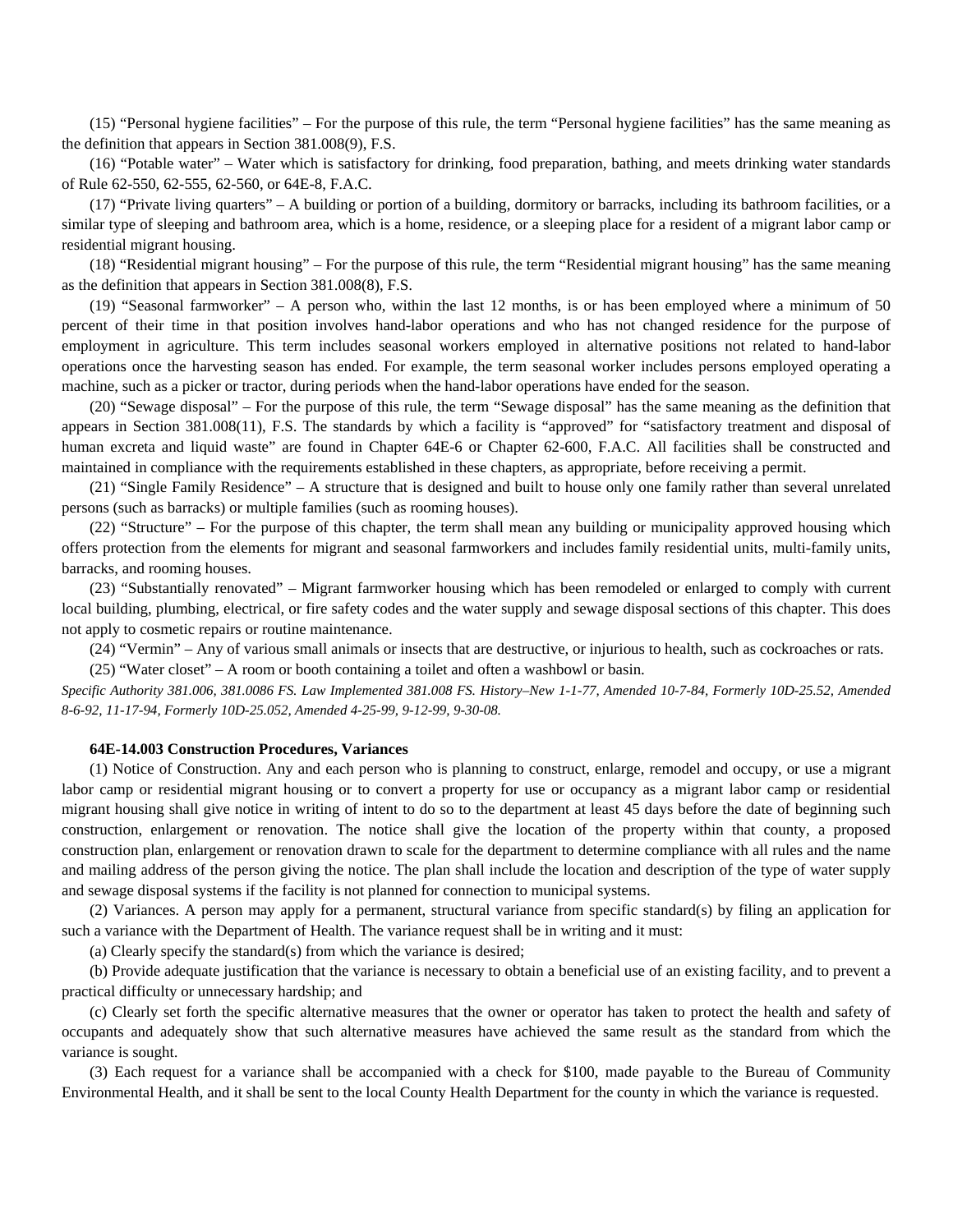(4) Within 30 days after receipt of the variance application, the department shall review the application and request from the applicant submission of all additional information necessary for the department to make a determination on the variance request. The department shall, in writing, grant or deny the variance within (90) days of receipt of the variance application, or within 90 days of receipt of all additional information necessary to complete the application when a request for additional information has been made by the department in accordance with this section. Failure of the department to grant or deny the variance within 90 days, shall constitute harmless error, and shall not provide the basis for an argument that the variance was, in fact, granted.

(5) For the purpose of the rule, this subsection has the same meaning as Section 381.0086(6), F.S.

*Specific Authority 381.006, 381.0086 FS. Law Implemented 381.0083, 381.0086 FS. History–New 1-1-77, Amended 10-7-84, Formerly 10D-25.53, Amended 8-6-92, 11-17-94, Formerly 10D-25.053, Amended 9-12-99, 9-30-08.* 

#### **64E-14.004 Standards, Permits, Inspections, Violations, Complaints and Retaliation**

(1) Standards. Before any person establishes, operates, or allows occupancy of a migrant labor camp or residential migrant housing, the operator shall ensure that the camp or housing complies with the minimum standards of construction, sanitation, and, equipment established in Sections 381.008 through 381.00897, F.S. the rules of this chapter, and the Occupational Safety and Health Act of 1970, 29 U.S.C. s. 655, or the Housing and Urban Development (HUD) Chapter 10 Housing Quality Standards as referenced in the Housing Choice Voucher Program Guidebook 7420.10G effective as of April 2001. The Occupational Safety and Health Administration's (OSHA) standards for Temporary Labor Camps in 29 U.S.C. s. 655, and HUD's Chapter 10 Housing Quality Standards in the Housing Choice Voucher Program Guidebook 7420.10G, are herein adopted and incorporated by reference. A copy of the OSHA Standards can be obtained at http://www.osha.gov/pls/oshaweb/owadisp.show\_document?p\_table=STANDARDS &p\_id=9791 or U.S. Government Printing Office, 732 N. Capital Street, Washington, DC 20401. A copy of the Chapter 10 HUD Housing Quality Standards referenced in the Housing Choice Voucher Program Guidebook can be obtained at the U.S. Department of Housing and Urban Development Office located at Brickell Plaza 909 S. E. 1st Ave., Room #500, Miami, Florida 33313 or at http://www.doh.state.fl.us/environment/community/migrant-labor/index.html. Any housing that is furnished as a condition of employment so as to subject it to the requirements of OSHA shall only be inspected under the OSHA standards. This applies to migrant labor camps as that term is defined in subsection 64E-14.002(14), F.A.C. The HUD standards are applicable only to housing authority projects funded to house migrant and seasonal farmworkers. Mobile Home Parks that have 5 or more seasonal or migrant farmworkers as occupants of the park will be issued a revised Mobile Home/RV Park and Residential Migrant Housing Permit.

# (2) Application for Permits.

(a) All applications for a permit to operate a migrant labor camp or residential migrant housing shall be filed with the department at least 30 days prior to the date of operation on DH Form 4082, Application For A Migrant Labor Camp Permit, Sept. 98, incorporated herein by reference. DH Form 4082 is available at county health departments located in each county or at http://www.doh.state.fl.us/environment/community/migrant-labor/index.html. Completed applications required in this subsection shall be submitted to the county health department where the farmworker housing is located and shall be accompanied by the fee specified in Rule 64E-14.005, F.A.C.

(b) In the event of a change of ownership of a migrant labor camp or residential migrant housing, the new owner shall file DH Form 4082 with the department at least 15 days before the change of ownership occurs and pay the application fee amount designated in Rules 64E-14.005(1)-(3), F.A.C.

(3) Permit. Prior to the issuance of a permit, the department shall perform an initial inspection to determine whether the proposed migrant labor camp or residential migrant housing operation conforms to the minimum standards established in (1) of this rule. The department shall issue a permit for operation of the migrant labor camp or residential migrant housing upon all violations being successfully corrected after the initial inspection. The department will accept a recent (within three months) satisfactory federal sanitation inspection report, form HUD 9822, as a substitute for a pre-occupancy inspection of housing authority projects. A permit shall be required and must be obtained annually for each such migrant labor camp or residential migrant housing. Permits shall expire on September 30 next after the date of issuance and shall not be transferable.

# (4) Inspections.

(a) Migrant labor camps and residential migrant housing occupied 6 weeks or more during a quarter shall be inspected at least twice quarterly during periods of occupancy. Migrant labor camps and residential migrant housing occupied less than 6 weeks during the quarter shall be inspected at least once during the quarter within that 6 week period. Proper documentation must be provided from the owner, operator or person in charge, clearly indicating the period of occupancy. Such documentation may include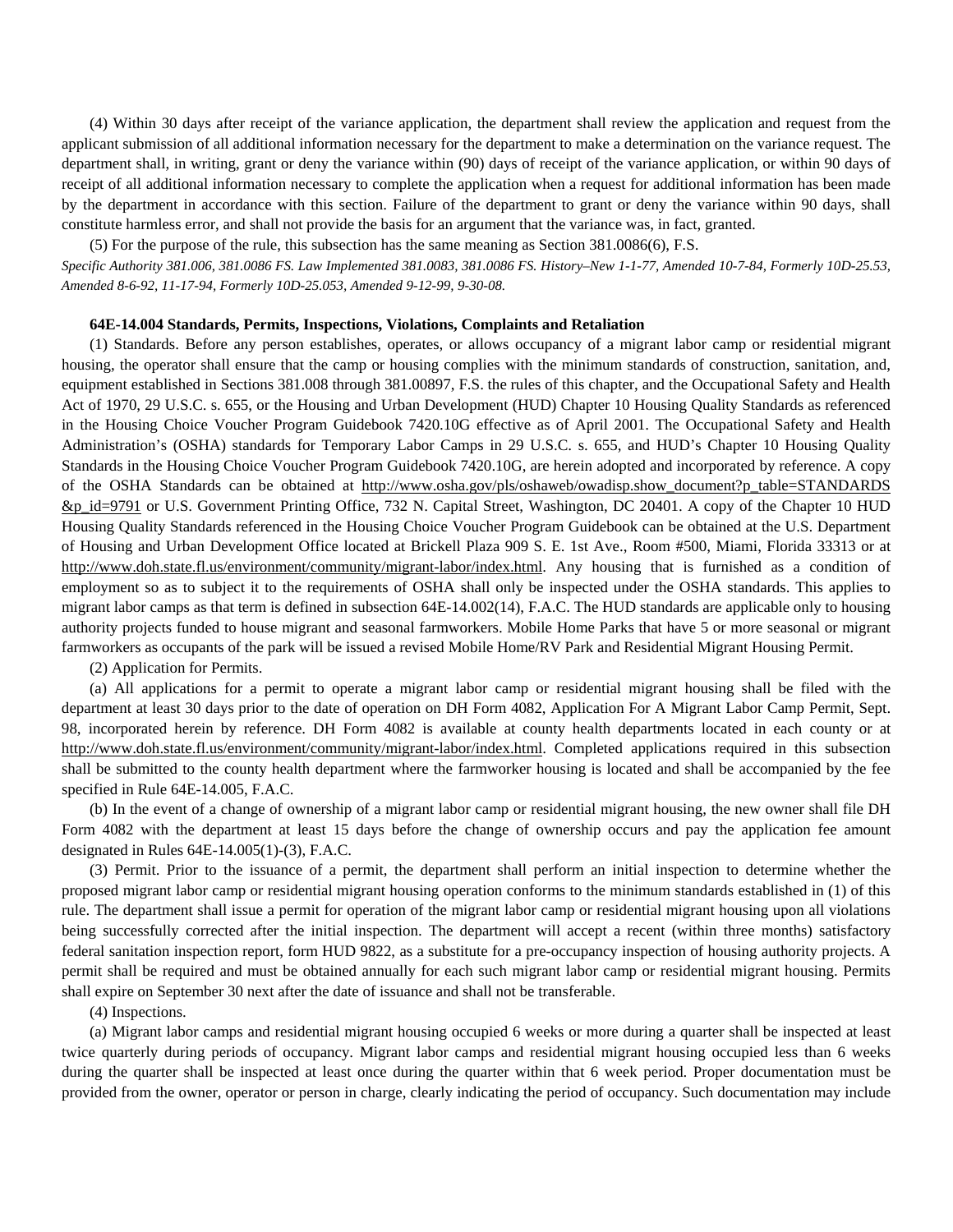letters, memos, applications, or inspection forms.

(b) HUD Housing Authorities shall only be inspected twice annually.

(c) Migrant farmworker occupied mobile homes in a mobile home park meeting the 5 or more seasonal or migrant farmworker requirement, will be inspected and required to meet the migrant program standards when issued a revised Mobile Home/RV Park and Residential Migrant Housing Permit. Inspections shall be conducted using inspection form DOH 4060, effective 01/05, Migrant Labor Camp or Residential Migrant Housing Inspection Report, herein incorporated by reference, in accordance with this paragraph. The form may be obtained at the county health departments located in each county or at http://www.doh.state.fl.us/environment/ community/migrant-labor/index.html. Department personnel shall conduct inspections at reasonable hours and in accordance with Section 381.0088, F.S.

(d) Field sanitation facilities inspections as defined in Rule 64E-14.016, F.A.C., shall be made at random in the normal course of staff activities.

(5) Violations.

(a) When a major deficiency as defined in subsection 64E-14.002(12), F.A.C., is reported to housing permittees or supervisors, a maximum of 48 hours shall be given to make corrections or provision for corrections that meet the requirements of this chapter. The permittees or supervisors must submit proof (i.e., receipt, estimates or cost analysis sheet, etc.,) to the department's staff at the time of the reinspection to show that the major deficiency has been corrected or is in the process of being corrected within the 48 hours timeframe allotted by this rule. The documents presented to the department's staff must come from companies or persons licensed to provide the required services (i.e., licensed septic tank contractors, licensed plumbers, contractors licensed in building trades and other professions). If the department grants the permittee a time extension to correct the violation, the permittee must provide documentation showing that provisions have been made to correct the major deficiency within 48 hours from the issuance of the extension issued by the county health department staff. The documentation must include a start and completion date by which the major deficiency will be corrected. The major violation must be corrected on or by the date indicated in the documentation, otherwise, the department will issue a citation with a fine. Three or more violations which constitute major deficiencies as defined in subsection 64E-14.002(12), F.A.C., cited during an inspection shall be cause for the department to seek legal remedy in accordance with Rule 64E-14.023, F.A.C.

(b) Continual or repeat violations of the same inspection items related to migrant farmworker housing are cause for the issuance of a citation imposing a fine. A continual or repeat violation is a violation that occurs 3 or more times during a permit year.

(6) Complaints. Any person may file a complaint when they believe that any occupied migrant labor camp or residential migrant housing is in violation of any housing standard contained herein. Such complaint may be made to a county health department or to the Bureau of Community Environmental Health. Upon receipt of the complaint, county health department staff shall inspect the housing identified to determine if a violation does exist. Should the complaint allege a major deficiency at the migrant labor camp or residential migrant housing, the inspection shall be made as soon as practicable. All other complaints will result in a notification to the owner and operator advising them of the complaint and that the alleged violation must be remedied within 3 business days. The department shall conduct an inspection as soon as practicable following such three day period to confirm that the violations have been corrected. When the alleged violations have been corrected, the complainant and the owner and operator shall be notified in writing within 15 working days of the outcome of the complaint and the closure of the complaint process. Upon request of the complainant, the department shall conduct the inspection so as to protect the confidentiality of the complainant.

(7) Retaliation Prohibited. Migrant labor camp and residential migrant housing residents and occupants who make complaints in good faith about housing and sanitary conditions shall not be retaliated against by the owner or operator. Examples of conduct for which an owner or operator may not retaliate are stated in 381.00895, Florida Statutes.

*Specific Authority 381.006, 381.0086 FS. Law Implemented 381.0081, 381.0082, 381.0083, 381.00893 FS. History–New 1-1-77, Amended 10-7-84, Formerly 10D-25.54, Amended 8-6-92, 11-17-94, Formerly 10D-25.054, Amended 6-23-98, 9-12-99, 9-30-08.* 

# **64E-14.005 Application and Variance Fees**

The following application fees for migrant labor camp and residential migrant housing operations shall be assessed annually, with the exception of those facilities meeting the criteria in subsection (4) of this section:

- (1) Camps or housing with facilities for 5 to 50 occupants: \$125.
- (2) Camps or housing with facilities for 51 to 100 occupants: \$225.
- (3) Camps or housing with facilities for 101 or more occupants: \$500.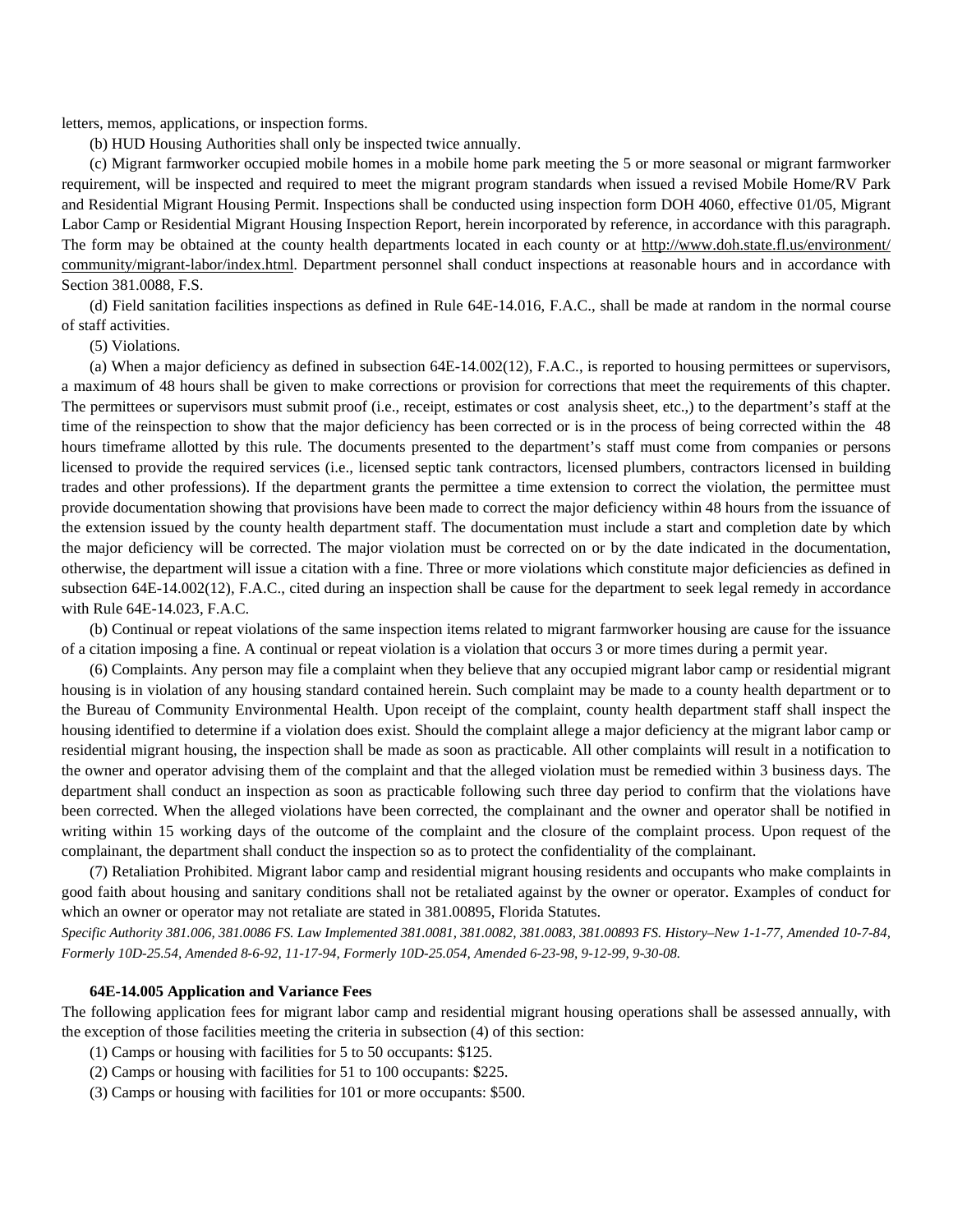(4) Migrant labor camps and residential migrant housing, which have been newly constructed and those which have been substantially renovated are exempt from the annual application fee required in this rule for the next annual permit after the renovation or construction occurred. The owner or operator of a mobile home/RV park as defined in Chapter 513, F.S., that is also regulated as migrant farmworker housing, shall only be required to pay a single park fee, unless there have been major deficiencies or uncorrected deficiencies cited by the department, or administrative action taken within the past year regarding the requirements for migrant labor camps and residential migrant housing set forth in Chapter 381, F.S., in which case the applicant shall pay the fee required in Section 381.0084, F.S.

(5) Permitted migrant labor camps and residential migrant housing are exempt from the application fee when the following three conditions have been met during the inspection year:

(a) Had no uncorrected violations after reinspection by the department:

(b) Had no pending administrative complaint or citation final orders;

(c) Had no major deficiencies cited by the department.

(6) Each \$100 fee collected for requests for variances shall be deposited to a unique revenue code and shall be used solely for the enhancement of the Migrant Labor Camp and Residential Migrant Housing Program.

*Specific Authority 381.006(5), 381.0086 FS. Law Implemented 381.0084 FS. History–New 1-1-77, Amended 10-7-84, Formerly 10D-25.55, Amended 8-6-92, 11-17-94, Formerly 10D-25.055, Amended 6-23-98, 9-12-99, 9-30-08.* 

## **64E-14.006 Sites**

(1) All sites shall be well drained, free from standing water, and maintained to inhibit the breeding of mosquitoes. Natural sinkholes, swamps, pools, or other surface collections of water are not allowed within 200 feet of the periphery of the outermost building, unless such quiescent water surfaces can and will be subjected to mosquito control measures. A government created surface water diversion pool built within 200 feet of the outermost shelter after the origination of the housing shall not disqualify the housing from meeting this location standard.

(2) Structures in which food is prepared or served and where sleeping quarters are located shall be more than 500 feet from any area where livestock is kept.

(3) All shelter sites shall be adequate in size to permit locating of buildings so as to minimize the hazards of fire.

(4) Roads – Roads shall be designed and maintained to accommodate in a safe manner the vehicles accessing the facilities.

*Specific Authority 381.006, 381.0086 FS. Law Implemented 381.0086 FS. History–New 1-1-77, Amended 10-7-84, Formerly 10D-25.57, Amended 8-6-92, 11-17-94, Formerly 10D-25.057, Amended 9-30-08.* 

# **64E-14.007 Buildings and Structures**

(1) Buildings and structures of migrant labor camps and residential migrant housing shall be weather-tight and shall provide protection from the elements. Steps, porches, hallways and other means of egress shall be sturdy and safe. At least one-half of the floor area of private living quarters shall have a minimum ceiling height of seven feet, except for manufactured trailers which must have a minimum ceiling height of six and one-half feet. All private living quarters of migrant labor camps and residential migrant housing constructed, enlarged, or renovated after September 1, 1992 shall have ceiling heights of seven feet or more. Floors used in private living quarters shall be constructed of wood, concrete or other comparable material. Wooden floors shall be of tight durable construction with a cleanable finish. Floor coverings shall be easily cleanable and maintained in good condition, free from obvious soiling.

(2) Buildings and structures in all migrant labor camps and residential migrant housing shall have the corresponding utility connections for equipment required by this rule during occupancy. The owner or operator responsible for the building or structure shall ensure that all required heating, cooking, and water heating equipment is provided. The owner or operator is responsible for ensuring that the equipment is installed in accordance with state and local ordinances, codes, and regulations governing such installations.

(3) Every room used for sleeping purposes in private living quarters shall provide a minimum of 50 square feet of floor space for each occupant. In a room where workers cook, live, and sleep, a minimum of 100 square feet of floor space per person shall be provided.

(4) The floors, roofs, and exterior walls, and ceilings of all buildings and structures shall be sound and in good repair. Wooden exteriors of shelters shall either be constructed of decay resistant wood, painted with a lead-free paint, or covered with another type of protective coating.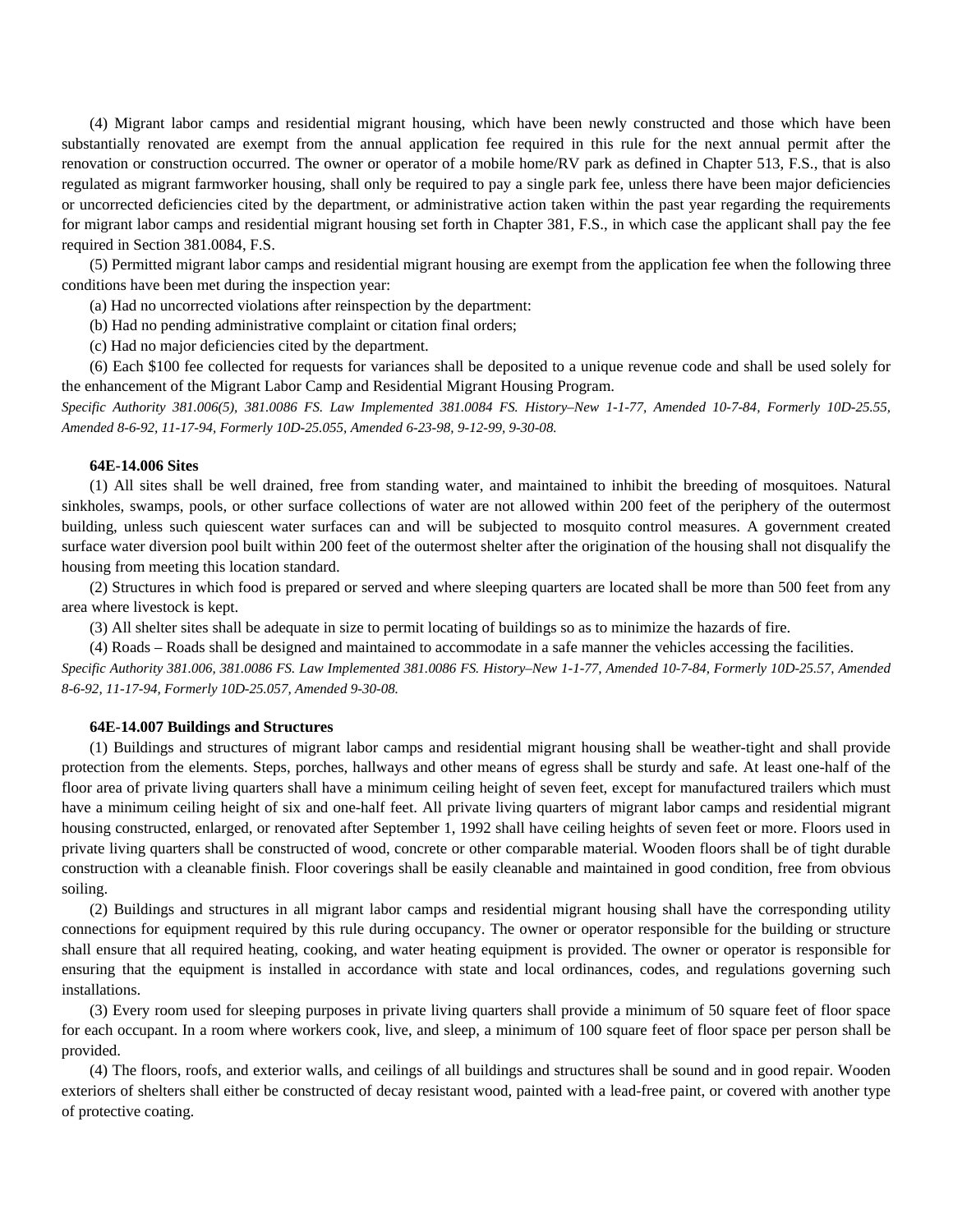(5) Rooms used for sleeping purposes and common areas in private living quarters shall have at least one window opening directly to the outside. The minimum total window area of a migrant labor camp or residential migrant housing shall equal ten per cent of the floor area of each room. In addition, at least one-half of each window shall be constructed so that it can be easily opened for ventilating the room except where department approved mechanical ventilation is provided. In computing total window area and openable window area, jalousie doors may be counted.

(6) Facilities established as migrant labor camps prior to 1980 which were in compliance with the U.S. Department of Labor, Employment Training Administration's standards of 20 C.F.R., Section 620, shall be deemed in compliance with the space requirement.

*Specific Authority 381.006, 381.0086 FS. Law Implemented 381.0086 FS. History–New 1-1-77, Amended 10-7-84, Formerly 10D-25.58, Amended 8-6-92, 11-17-94, Formerly 10D-25.058, Amended 9-30-08.* 

# **64E-14.008 Water Supply.**

(1) An approved or permitted supply of potable water under pressure that conforms with the requirements of Chapter 62-550, 62-555, and 62-560, F.A.C., or Chapter 64E-8, F.A.C., shall be available at all times during occupancy in each migrant labor camp and residential migrant housing for drinking, culinary, bathing, dishwashing, and laundry purposes.

(2) The water supply shall be capable of providing at least 50 gallons per person per day.

(3) Adequate facilities for providing hot water at a minimum 110 degrees Fahrenheit for bathing and dishwashing purposes shall be available at all times during periods of occupancy.

*Specific Authority 381.006(5), 381.0086 FS. Law Implemented 381.0086 FS. History–New 1-1-77, Amended 10-7-84, Formerly 10D-25.59, Amended 8-6-92, 11-17-94, Formerly 10D-25.059.* 

# **64E-14.009 Garbage and Refuse Disposal**

(1) Garbage shall be retained in cleanable, watertight receptacles of impervious material which are provided with tight fitting covers suitable to protect the contents from flies, insects, rodents and other animals. Receptacles shall be provided in sufficient quantity to store garbage from all buildings and housing units.

(2) Garbage containers shall be kept clean and shall be emptied on a regular basis, but not less than twice weekly.

(3) Provisions shall be made for disposing of the garbage, kitchen wastes and other refuse in accordance with Chapter 62-701, F.A.C., and local codes, as applicable.

*Specific Authority 381.006, 381.0086 FS. Law Implemented 381.0086 FS. History–New 1-1-77, Amended 10-7-84, Formerly 10D-25.60, Amended 8-6-92, 11-17-94, Formerly 10D-25.060, Amended 9-30-08.* 

# **64E-14.0095 Pesticide Use, Storage and Disposal**

(1) All empty pesticide containers shall be securely placed in a plastic bag and properly disposed into a garbage receptacle or in accordance with EPA pesticide disposal guidelines found at: http://www.epa.gov/pesticides/regulating/disposal.htm, or disposed of according to the label on the product. Empty pesticide containers must not be reused to store any other substance other than the same kind of pesticide that originally came in the container.

(2) All common household pesticides, such as roach spray, chlorine bleach, kitchen and bathroom disinfectants, rat poison, insect and wasp sprays, repellents, baits, flea and tick shampoos, dips for pets and any other pesticide products applied in the migrant housing unit must be used according to the distributor or manufacturer's label on the product. All pesticide containers shall contain their original product and the containers shall be properly labeled. Pesticide containers found with products other than the original contents shall be discarded immediately.

(3) Containers containing common household pesticides used within migrant and seasonal farmworker housing units must be properly stored in a safe place, such as in a closet or cabinet away from food and other consumable items. In housing units where children reside, the common household pesticides must be stored out of the reach of children in a locked cabinet or closet away from children. Toxic chemicals must be stored out of the reach of children and in a locked area if children are residing in the home.

(4) Farming tools shall not be stored in the migrant and seasonal farmworker housing units. *Specific Authority 381.006, 381.0086(1) FS. Law Implemented 381.0086(1) FS. History–New 9-30-08.*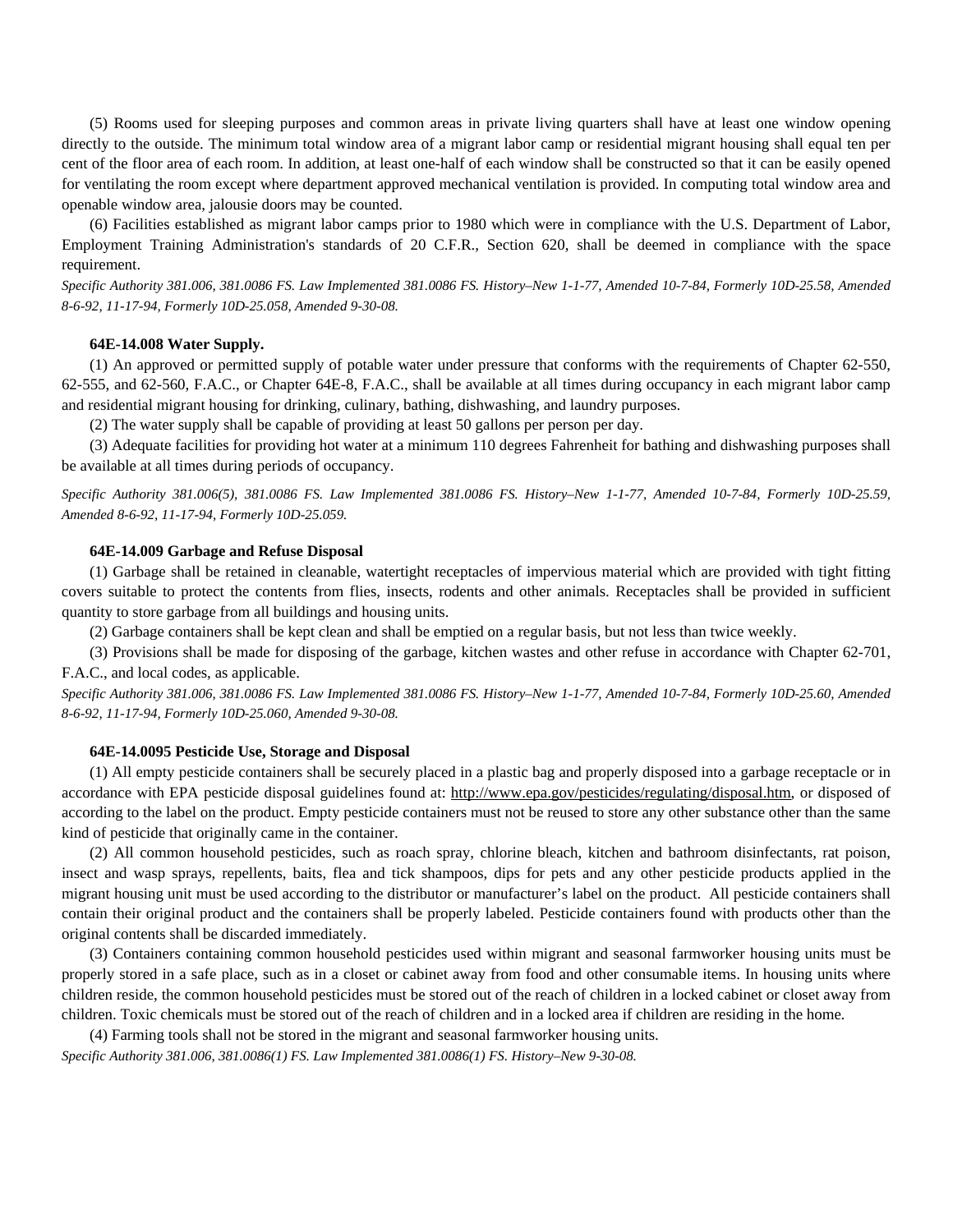## **64E-14.010 Vermin Control**

Effective measures shall be taken to prevent infestation by and harborage of vermin. All migrant and seasonal farmworker housing units shall be free of all vermin and maintained in a vermin free and vermin proof condition. All outside openings shall be effectively sealed or screened with a 16 mesh screen or equivalent in order to prevent entry of insects, rodents, or other vermin. If evidence shows that an infestation of vermin is found in the housing units, the owner or operator of the housing unit will be required to hire a licensed or certified exterminator to exterminate the vermin found in the housing unit. The owner or operator shall inform the migrant or seasonal farmworkers by posting a notice in the camp or housing unit to which it applies of any indoor application of pesticides prior to the application. When a licensed or certified exterminator applies pesticides in the home unit, the owner or operator shall obtain from the licensed or certified exterminator information about the potential risks and safety precautions that must be taken. The owner or operator shall share the information with the farmworkers and other household occupants. The owner or operator shall provide proof to the county health department official at the next inspection that the housing unit was exterminated by a certified exterminator, with a receipt for the extermination service rendered. Failure by the owner or operator to provide proof to the department that measures taken to control vermin in the housing unit are department approved, shall constitute a violation of this chapter.

*Specific Authority 381.006, 381.0086 FS. Law Implemented 381.0086 FS. History–New 1-1-77, Amended 10-7-84, Formerly 10D-25.61, Amended 8-6-92, 11-17-94, Formerly 10D-25.061, Amended 9-30-08.* 

#### **64E-14.011 Heating**

(1) All private living quarters, and bathrooms of migrant labor camps and residential migrant housing shall be equipped with heat producing devices to maintain a room temperature of 68 degrees Fahrenheit.

(2) Heating appliances, other than electrical, shall be provided with a flue pipe or vent connected to the appliance and discharging to the outside air. Cooking facilities shall not be considered heating equipment.

(3) Automatically operated heat producing equipment shall be provided with controls to cut off the fuel supply upon the failure or interruption of flame or ignition or whenever a predetermined safe temperature or pressure is exceeded. All steam and hot water systems shall be provided with safety devices designed to prevent hazardous pressures and excessive temperatures.

*Specific Authority 381.006(5), 381.0086 FS. Law Implemented 381.0086 FS. History–New 1-1-77, Amended 10-7-84, Formerly 10D-25.62, Amended 8-6-92, 11-17-94, Formerly 10D-25.062.* 

# **64E-14.012 Lighting**

Each private living quarter in a migrant labor camp or residential migrant housing shall be provided with at least one ceiling or wall type light fixture capable of providing 30 foot candles of light at a point 30 inches from the floor and at least one separate double electric wall outlet. Interior areas in which people congregate, laundry rooms, shower rooms and toilet rooms shall be provided with a minimum of one ceiling or wall type fixture capable of providing at least 20 foot candles of light at a point 30 inches from the floor. Electric wiring shall be installed in accordance with the provisions of city or county electrical codes. Light bulbs shall be furnished in all facilities.

*Specific Authority 381.006(5), 381.0086 FS. Law Implemented 381.0086 FS. History–New 1-1-77, Amended 10-7-84, Formerly 10D-25.63, Amended 8-6-92, 11-17-94, Formerly 10D-25.063.* 

## **64E-14.013 Sewage and Liquid Waste Disposal**

(1) Approved facilities shall be provided and maintained in all migrant labor camps and residential migrant housing for the satisfactory disposal and treatment of excreta and liquid waste.

(2) Such facilities shall be constructed and maintained in compliance with Chapter 64E-6 or Chapter 62-600, F.A.C. *Specific Authority 381.006, 381.0086 FS. Law Implemented 381.0086 FS. History–New 1-1-77, Amended 10-7-84, Formerly 10D-25.64, Amended 8-6-92, Repromulgated 11-17-94, Formerly 10D-25.064, Amended 9-30-08.* 

# **64E-14.014 Plumbing.**

All plumbing in migrant labor camps and residential migrant housing shall be in compliance with provisions of local plumbing codes.

*Specific Authority 381.006(5), 381.0086 FS. Law Implemented 381.0086 FS. History–New 1-1-77, Amended 10-7-84, Formerly 10D-25.65,*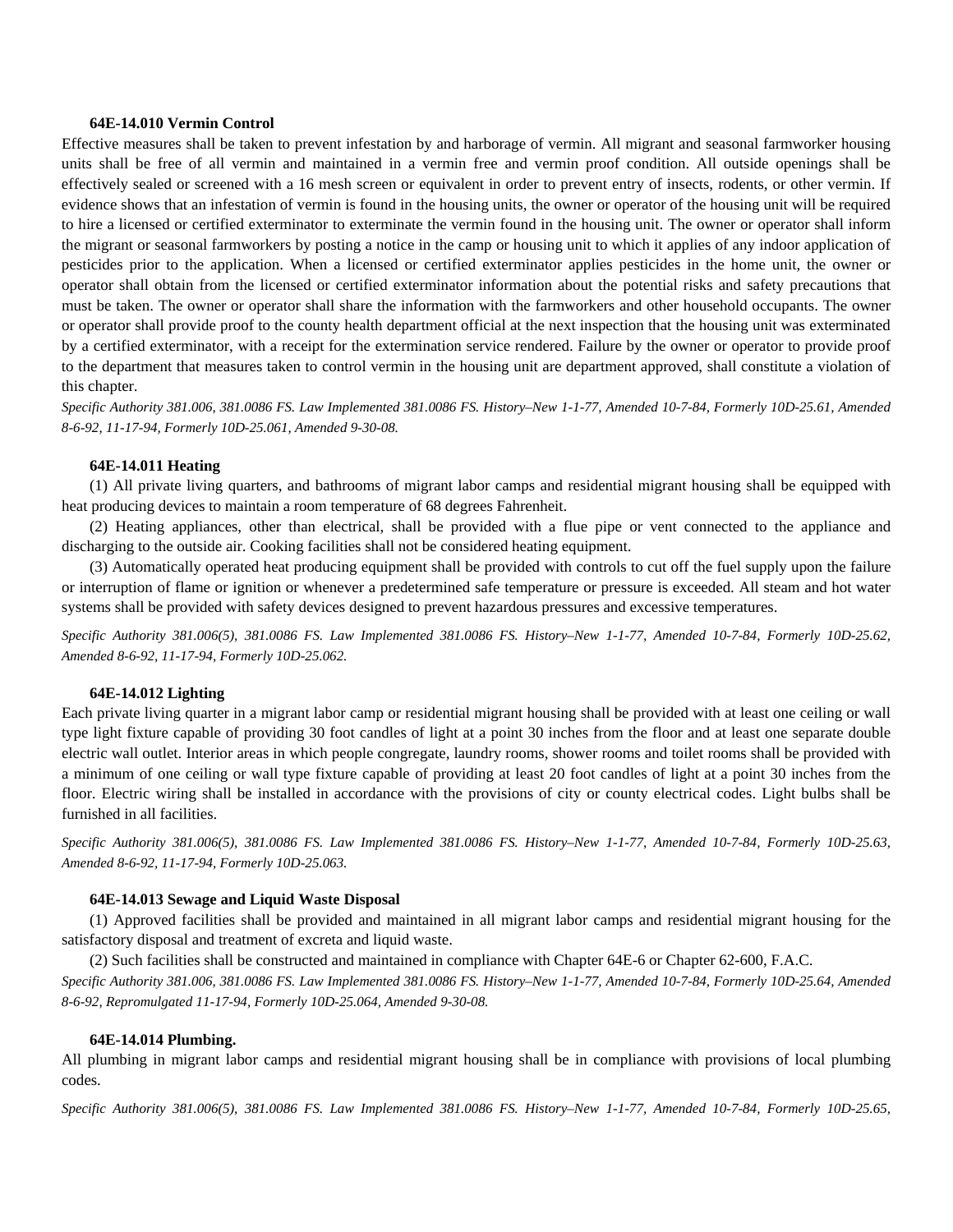#### *Amended 8-6-92, Repromulgated 11-17-94, Formerly 10D-25.065.*

# **64E-14.015 Personal Hygiene Facilities**

(1) Personal Hygiene Facilities Requirements for Migrant Labor Camps and Residential Migration Housing

|                         | Ratio Chart of Number of Facilities to Number of People |        |                                                       |            |
|-------------------------|---------------------------------------------------------|--------|-------------------------------------------------------|------------|
|                         | <b>Constructed Prior</b>                                |        | Constructed/Renovated<br>(or facilities permitted for |            |
|                         |                                                         |        |                                                       |            |
|                         |                                                         |        | the first time)                                       |            |
|                         | September 1, 1992                                       |        | After September 1, 1992                               |            |
| Toilets                 | Male                                                    | Female | Male                                                  | Female     |
|                         | 1:15                                                    | 1:20   | 1:12                                                  | 1:8        |
|                         |                                                         |        | Up to $84$                                            | Up to $64$ |
|                         |                                                         |        | Above 84                                              | Above 64   |
|                         |                                                         |        | 1:15                                                  | 1:12       |
| Urinals                 | 1:25                                                    |        | 1:20                                                  |            |
|                         |                                                         |        | Up to $160$                                           |            |
|                         |                                                         |        | Above 160                                             |            |
|                         |                                                         |        | 1:40                                                  |            |
| <b>Showers or Baths</b> | 1:20                                                    | 1:20   | 1:15                                                  | 1:15       |
| Handwash                | 1:20                                                    | 1:20   | 1:6                                                   | 1:6        |
| Drinking Fountain       | None                                                    |        | 1:50                                                  |            |
| Laundry                 | 1:25 Families                                           |        | 1:30                                                  |            |
|                         |                                                         |        | Farmworkers                                           |            |

(Note: Drinking water fountain ratio pertains to dormitories and barracks only)

(2) A toilet, hand washing, and bathing facility shall be located within 200 feet of each sleeping area of a migrant labor camp. (3) Where toilet rooms are shared, such as in multi-family housing units and barracks, toilet facilities shall be provided for each sex. These rooms shall be distinctly marked "Men" and "Women" by signs printed in English and in the native language of the persons occupying the camp. If the facilities for each sex are in the same building, they shall be separated by a solid wall or partition extending from the floor to the roof or ceiling. All group toilet rooms in migrant labor camps and residential migrant housing shall be constructed with privacy partitions between each water closet to block the occupants from view. All privacy partitions for toilets shall have doors. All toilet facilities shall be equipped with a self closing entrance door and maintained in good repair, cleaned with a disinfectant and provided with toilet paper and a garbage receptacle.

(4) Each individual family unit shall contain at least one flush toilet, bathing facility and hand washing unit. If there are minor children in the family, there must be private bathing and toilet facilities provided within the individual living quarters of the family.

(5) Toilet rooms in individual family units shall be so located that no individual is required to pass through a sleeping area, other than their own, in order to use toilet facilities. Adequate lighting shall be provided in all toilet rooms. Toilet rooms shall be ventilated to the outside when there is no window. No flush toilet fixture or urinal shall be located in a sleeping room.

(6) The floors of hand washing, bathing and laundry facilities in migrant labor camps and residential migrant housing shall be of smooth but non-skid finish, impervious to moisture, and sloped to drain.

(7) A laundry facility shall consist of a two compartment stationary tub or an electric washer and dryer. Except as provided elsewhere in this rule, there must be at least one laundry facility provided at each migrant labor camp and residential migrant housing establishment. In the event the laundry facility is not located on the premises of residential migrant housing establishments, the owner or operator of the residential migrant housing must either install a laundry facility on the premises or provide transportation to the laundry facility for the migrant or seasonal farmworkers occupying the permitted residential migrant housing. The owner or operator must provide transportation to the laundry facility at least twice a week for the migrant or seasonal farmworkers.

(8) A separate laundry basket shall be provided by the owner or operator for farmworkers to separate the workers' soiled clothing worn in the fields from other clothing worn in the home. The laundry basket must be labeled in the native language of the majority of the farmworkers and in English (for example, Spanish and English, Haitian Creole and English, Vietnamese and English) as: "Dirty Field Clothing, Wash Separately". The owners and operators shall obtain a copy of the United States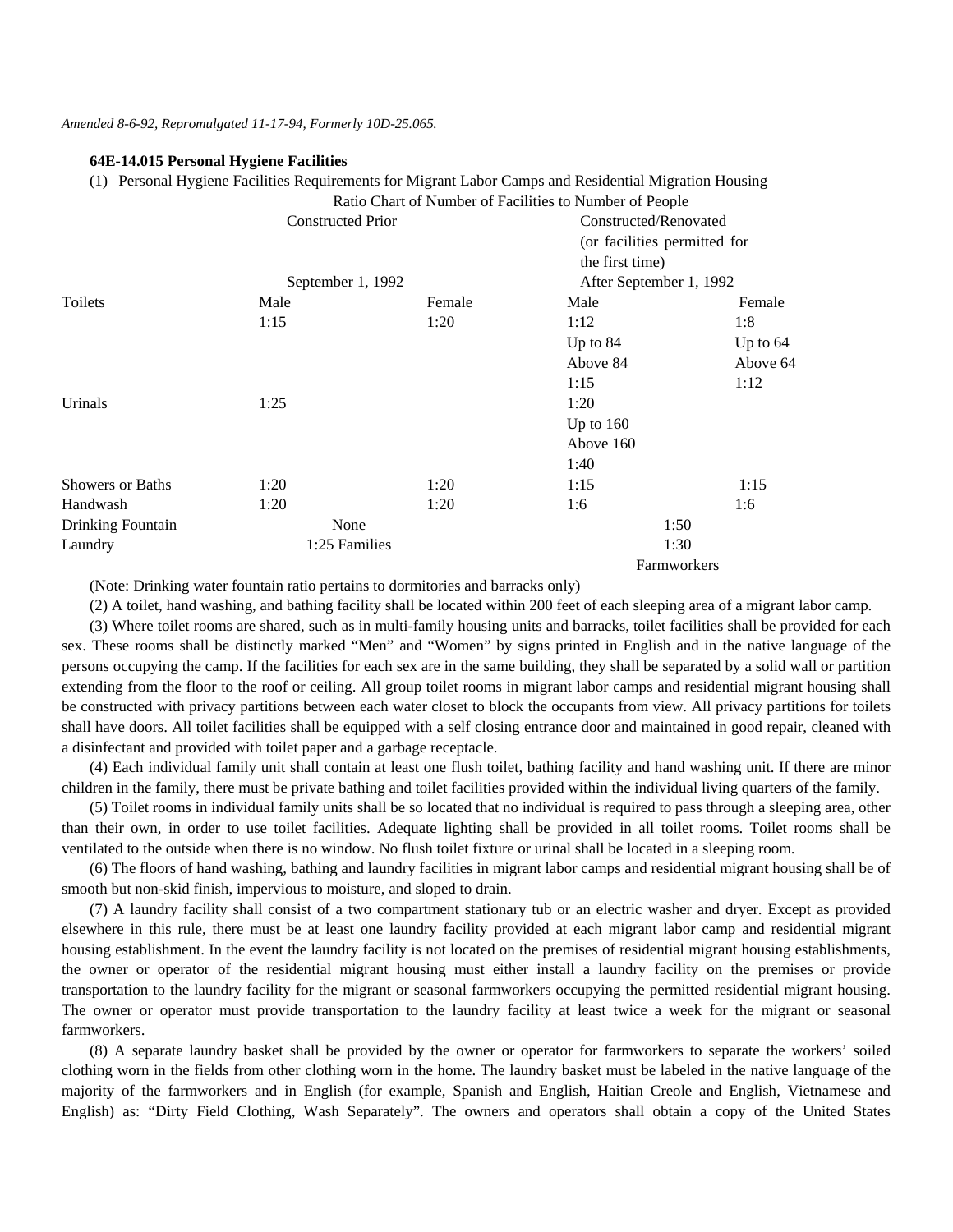Environmental Protection Agency's mini booklet entitled "Steps to Protect Yourself from Pesticides" at http://www.cdc.gov/nasd/docs/d000701-d000800/d000732/d000732.html or from the county health department to distribute to the migrant and seasonal farmworkers. The booklet contains educational material in Spanish, English and Haitian Creole, explaining the precautionary measures that must be taken to prevent pesticide poisoning in the home as well as explaining the importance of separating soiled field clothing from other clothing worn in the home. The booklets provided must be in the native language of the migrant and seasonal farmworkers. The owners or operators shall obtain a list of contact information for the migrant and seasonal farmworkers directing them where to seek medical attention and where to report a poisoning incident. The list shall be displayed in a conspicuous place in a common area in the migrant labor camp or residential migrant housing units for the health official to view during the inspections.

(9) Floor drains properly trapped shall be provided in all shower baths and shower rooms to remove waste water and facilitate cleaning. The walls and partitions of shower rooms shall be smooth and impervious to moisture. A hose bib equipped to prevent backflow is required in each communal shower area. Soap and single service hand drying facilities shall be provided at communal personal hygiene facilities.

*Specific Authority 381.006, 381.0086 FS. Law Implemented 381.0086 FS. History–New 1-1-77, Amended 10-7-84, Formerly 10D-25.66, Amended 8-6-92, 11-17-94, Formerly 10D-25.066, Amended 9-30-08.* 

# **64E-14.016 Field Sanitation Facilities**

| <b>Field Sanitation Facilities Requirements</b> |         |                    |                |
|-------------------------------------------------|---------|--------------------|----------------|
| Number of persons                               | Toilets | Hand Washing Units | Drinking Water |
| 5-10                                            |         |                    | Yes.           |

(1) Where 5 to 10 hand-laboring farmworkers are employed in one location at one time, a field sanitation facility, consisting of 1 toilet facility and 1 hand washing unit shall be provided. The toilet and hand washing unit shall be located adjacent to each other. The facility shall be located within a one-quarter-mile walk of any hand-laborer's place of work in the field. Where it is not feasible to locate facilities as required above due to terrain, the facilities shall be located at the point of closest vehicular access.

(2) Field toilet facilities shall be constructed and maintained in accordance with provisions of Rule 64E-6.0101, F.A.C., emptied at least weekly, and provide a minimum storage capacity of 50 gallons per unit. Waste from all field toilet facilities shall be disposed by a method approved by the county health department. The department shall approve portable water flushed units when determined appropriate for a particular situation. Toilet facilities shall have a screened ventilation opening and self-closing doors that can be closed and latched from the inside and shall be constructed to ensure privacy.

(3) Field hand washing units shall be convenient and supplied with potable water in portable containers and shall be provided with soap or other cleanser and single use hand-drying towels. A waste container shall be provided for the used towels, and the wastewater from the hand washing unit shall not cause a sanitary nuisance.

(4) Drinking water shall be potable and provided in containers constructed of smooth, impervious, corrosion resistant material Hydrocoolers or water coolers constructed as such are acceptable for use. Potable water containers shall be maintained by sanitary methods. The interiors of potable water containers shall be cleaned and sanitized at least daily. The containers shall be marked with the words "Drinking Water", in English and in the native language of the majority of the workers. Single service cups shall be provided unless bottled water is provided or water is dispensed from a fountain equipped with an angled, protected jet outlet. Ice used for cooling drinking water shall be made from potable water. The water shall be suitably cool and in sufficient amounts, taking into account the air temperature, humidity and the nature of the work performed, to meet the needs of all employees. County health department staff, during the normal course of their work, shall take water samples at random to ensure the potability of the drinking water.

(5) The owners, operators, crewleaders, or primary persons in charge shall ensure that sanitary facilities are available (handwashing receptacles, soap, water, etc.) to allow for washing of hands after working in the fields and before drinking, eating or smoking tobacco. Farmworkers shall be reminded not to eat unwashed produce from the field or use pesticide containers or other items from the field for food or drinking containers to prevent accidental ingestion of pesticide residues.

*Specific Authority 381.006, 381.0086 FS. Law Implemented 381.0086 FS. History–New 1-1-77, Amended 10-7-84, Formerly 10D-25.67, Amended 8-6-92, 11-17-94, Formerly 10D-25.067, Amended 9-12-99, 9-30-08.* 

#### **64E-14.017 Food Service Facilities**

(1) In each individual family unit, there shall be provided a range, a sink supplied with hot and cold water under pressure, and a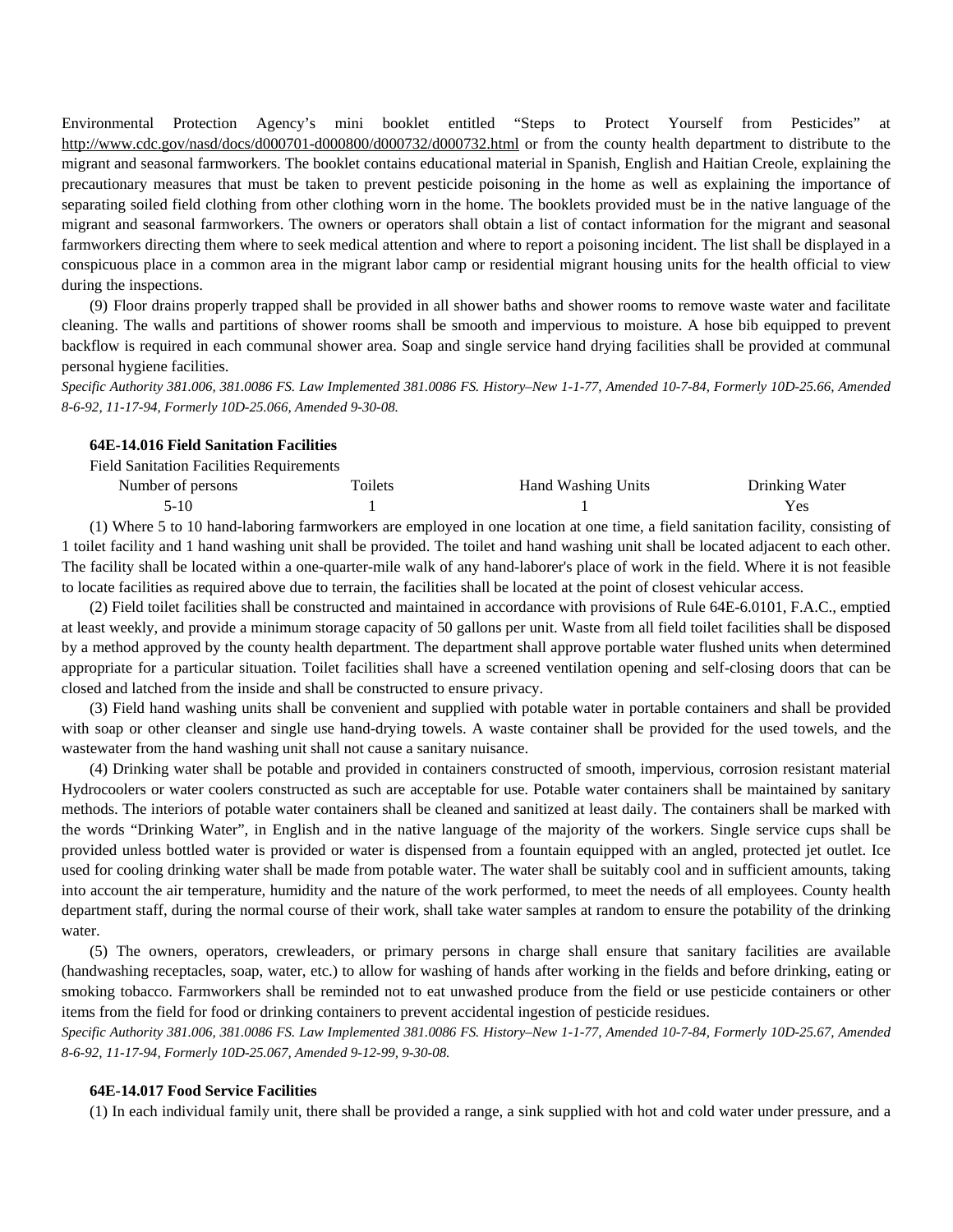refrigerator-freezer capable of maintaining temperatures at or below 41 degrees Fahrenheit for the refrigerator and at or below 0 degrees Fahrenheit for the freezer.

(2) In structures without a central mess, cooking facilities shall be provided for use by all occupants. Ranges, refrigeratorfreezers, and sinks supplied with hot and cold water under pressure shall be provided in a ratio of one to 10 persons or fraction thereof. Provision shall be made for safe storage and refrigeration of food. Commissaries operated for the use of the occupants of the housing and not permitted by the Department of Business and Professional Regulation shall be inspected by department staff.

(3) In facilities where there is a central mess servicing a dining room or mess hall, the central mess shall be operated and equipped in compliance with Chapter 64E-11, F.A.C. A separate permit for operation of the central mess in the migrant labor camp shall be required.

(4) Field kitchens shall be inspected and shall comply with Chapter 64E-11, F.A.C.

(5) Field kitchens, dining rooms, mess halls for migrant labor camps and other areas where food is prepared or served shall be protected with screening of not less than 16 mesh. All screen doors shall be self closing and open outward.

*Specific Authority 381.006, 381.0086 FS. Law Implemented 381.0086 FS. History–New 1-1-77, Amended 10-7-84, Formerly 10D-25.68, Amended 8-6-92, 11-17-94, Formerly 10D-25.068, Amended 9-30-08.* 

## **64E-14.018 Sleeping Facilities, Beds and Bedding**

(1) Sleeping facilities shall be available to each migrant labor camp and residential migrant housing occupant. Barracks type facilities which are designed or operated for both sexes shall contain separate sleeping facilities for each sex. Sleeping facilities shall consist of beds, or, cots or bunks complete with mattresses. The operator shall monitor the sleeping facilities to ensure the areas are clean and that bedding is clean and free from rips and holes. All mattresses must either be replaced or cleaned when soiled or include a clean protective mattress covering made of a material, such as cloth. The covering shall also be smooth and easily cleanable. The covering must be designed to remain intact and protect the mattress from getting soiled. Bed coverings shall be kept clean and in good repair. The owners and operators of the migrant labor camps or residential migrant housing will be responsible for ensuring the protective mattress covers remain intact over the mattresses in use during the periods of occupancy.

(2) Weekly inspection of beds and bedding by the operator shall be made to ensure control of vermin. When vermin are found or reported, effective extermination measures shall be undertaken immediately.

(3) Every bed, cot or bunk in migrant labor camps and residential migrant housing covered by this chapter shall be elevated from the floor. There shall be a clear ceiling height of not less than 36 inches above any mattress and there shall be a clear space of not less than 27 inches between the top of the lower mattress and the bottom of the upper bunk of a double deck bed in facilities regulated under this chapter. Triple deck facilities shall be prohibited. Single beds or bunks shall be provided for each of the occupants in barracks facilities.

(4) Single beds, cots or bunks shall be spaced not less than 36 inches laterally or end to end and double-deck facilities shall be spaced not less than 36 inches laterally or end to end. A minimum of four feet of clear aisle space shall be provided in all barracks type facilities.

*Specific Authority 381.006, 381.0086 FS. Law Implemented 381.0086 FS. History–New 1-1-77, Amended 10-7-84, Formerly 10D-25.69, Amended 8-6-92, 11-17-94, Formerly 10D-25.069, Amended 9-30-08.* 

# **64E-14.019 Fire Protection**

County health department staff shall provide the local fire jurisdiction a copy of the annual listing and location of permitted migrant farmworker housing facilities for proper inspection by the local fire jurisdiction.

*Specific Authority 381.006(5), 381.0086 FS. Law Implemented 381.0086 FS. History–New 1-1-77, Amended 10-7-84, Formerly 10D-25.70, Amended 8-6-92, 11-17-94, Formerly 10D-25.070, Amended 9-12-99.* 

# **64E-14.020 Citations, Fines**

(1) Citations shall describe the particular nature of the violation, including a specific reference to the provisions of statute or rule allegedly violated. Each day the violation exists without being corrected constitutes a separate violation for which a citation may be issued. The citation shall be issued to the owner, supervisor, or operator of the migrant farmworker housing or to the responsible person for remedying the field sanitation facilities' violation including the crew leader, the harvesting company, or the property owner and when a responsible person cannot be identified, any of the above may be cited. The fines imposed by a citation issued by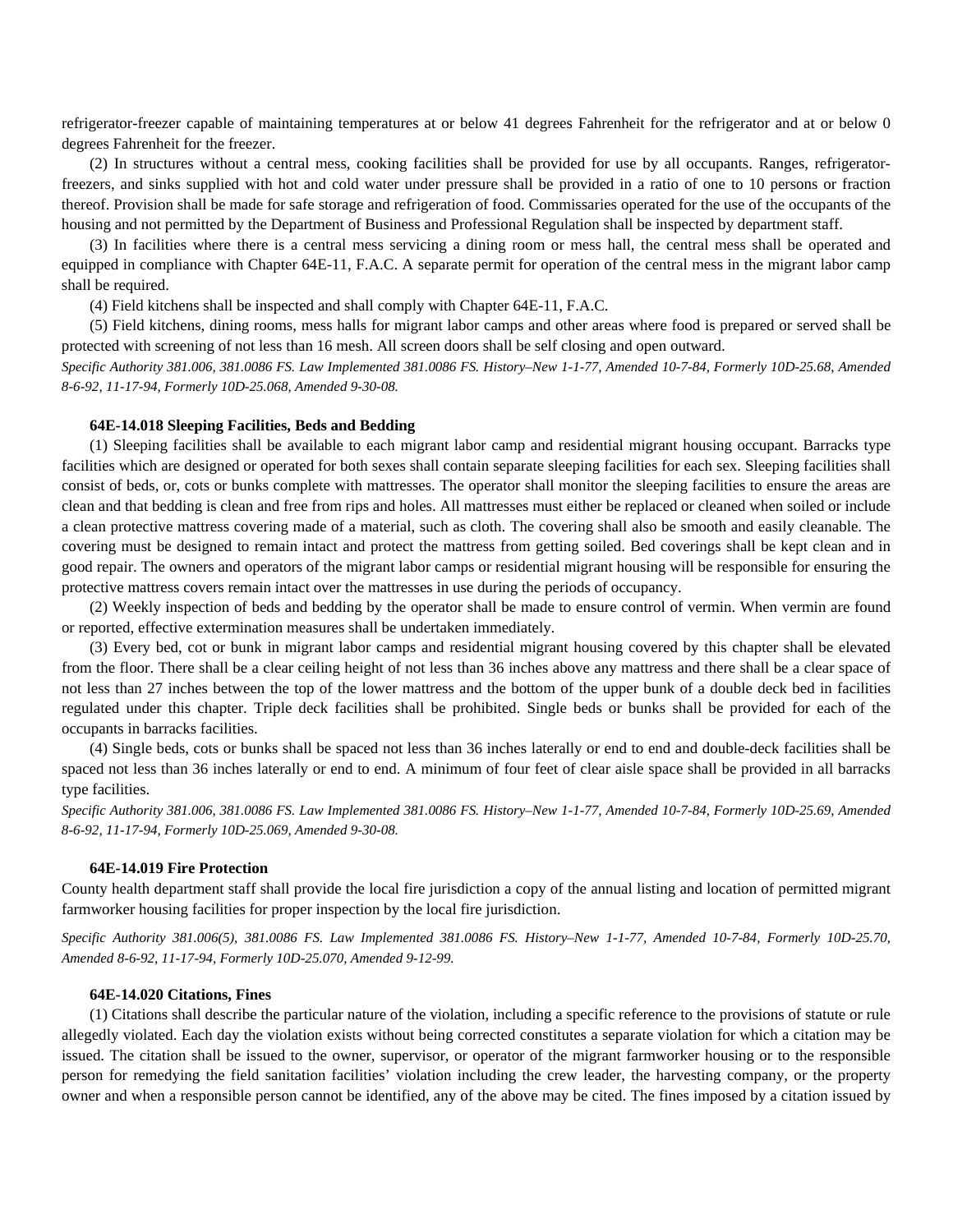the department may not exceed \$500 for each violation.

(2) Field Sanitation Citation Fines.

(a) No soap, hand drying towels, or waste container for towel disposal. \$50.00

(b) Toilet facilities are not screened or self-closing and do not ensure privacy. \$75.00

(c) Hand washing facilities not available or not located adjacent to the toilet. Facilities not located within a quarter mile walking distance from farmworkers. \$100.00

(d) Water containers improperly constructed or not marked in English and the native language of the majority of the workers. Single service cups not provided and ice not from an approved source. \$100.00

(e) Waste water from hand washing facility causes a sanitary nuisance. The amount of drinking water available is not sufficient to prevent dehydration or disease. Toilet facilities do not provide a minimum 50 gallon storage capacity. \$250.00

(f) Sewage from toilet facilities is not properly disposed or toilet and drinking water facilities are not provided. First Offense \$250.00 Additional Offenses \$500.00.

(3) To have the amount of the imposed fine reduced up to one-half, the citation recipient must submit physical proof to the department's county health department director, administrator, or other authorized staff that the violation was corrected within 48 hours from the time of the citation. In determining whether to reduce or waive the fine, the department shall give due consideration to such factors as the gravity of the violation, the good faith in correcting the violation demonstrated by the person who has allegedly committed the violation, and the person's history of previous violations, including violations for which enforcement actions were taken under this section or other provisions of state law.

(4) The citation recipient may request an administrative hearing within 21 days of the date of receipt of the citation by following procedures listed on the citation DOH Form 4084.

*Specific Authority 381.006, 381.0086 FS. Law Implemented 381.0086, 381.0087 FS. History–New 1-1-77, Amended 10-7-84, Formerly10D-25.71, Amended 8-6-92, 11-17-94, Formerly 10D-25.071, Amended 9-12-99, 9-30-08.* 

# **64E-14.021 Responsibility of Operator and Owners**

(1) The operator and owner shall be responsible for complying with all statutory requirements and rules issued thereunder relating to migrant labor camps and residential migrant housing. Migrant housing owners or operators who have established rules for access and visitation shall provide a copy of those rules to the county health department. The county health department shall maintain on file a copy of the access and visitation rules provided by the housing management.

(2) The entire premises of a migrant labor camp and residential migrant housing shall be free from rubbish, waste paper, garbage and other litter. When migrant farmworker housing is closed for the season, all garbage, litter and debris shall be removed from the site.

(3) The owner, operator or his agent shall inspect daily or provide a competent individual to inspect daily the grounds and common-use areas including toilets, showers, laundries, mess halls, dormitories, kitchens or any facilities relating to the operation of the facility and ensure that each is maintained in a clean, satisfactory operating condition and kept in good repair.

*Specific Authority 381.006, 381.0086 FS. Law Implemented 381.0086, 381.0087 FS. History–New 1-1-77, Amended 10-7-84, Formerly 10D-25.72, Amended 8-6-92, 11-17-94, Formerly 10D-25.072, Amended 9-12-99, 9-30-08.* 

# **64E-14.022 Supervision**

Facilities occupied by 50 or more persons shall be supervised by a resident supervisor who may be the operator or the operator's agent or employee. All persons designated as camp supervisors shall be jointly responsible with the camp operator for the maintenance of the facility. The name, telephone number, address or instructions on how to locate the operator and supervisor shall be kept posted in a prominent and conspicuous location in the camp at all times. A telephone easily accessible to all occupants of the facility shall be maintained during periods of operation. Operable pay phones will meet this requirement.

*Specific Authority 381.006(5), 381.0086 FS. Law Implemented 381.0086 FS. History–New 1-1-77, Amended 10-7-84, Formerly 10D-25.73, Amended 8-6-92, 11-17-94, Formerly 10D-25.073.* 

#### **64E-14.023 Enforcement**

(1) Civil and Criminal Remedies. Any person who constructs, maintains, or operates a migrant labor camp or residential migrant housing without first obtaining a permit or who maintains or operates a facility after revocation of the permit is subject to the